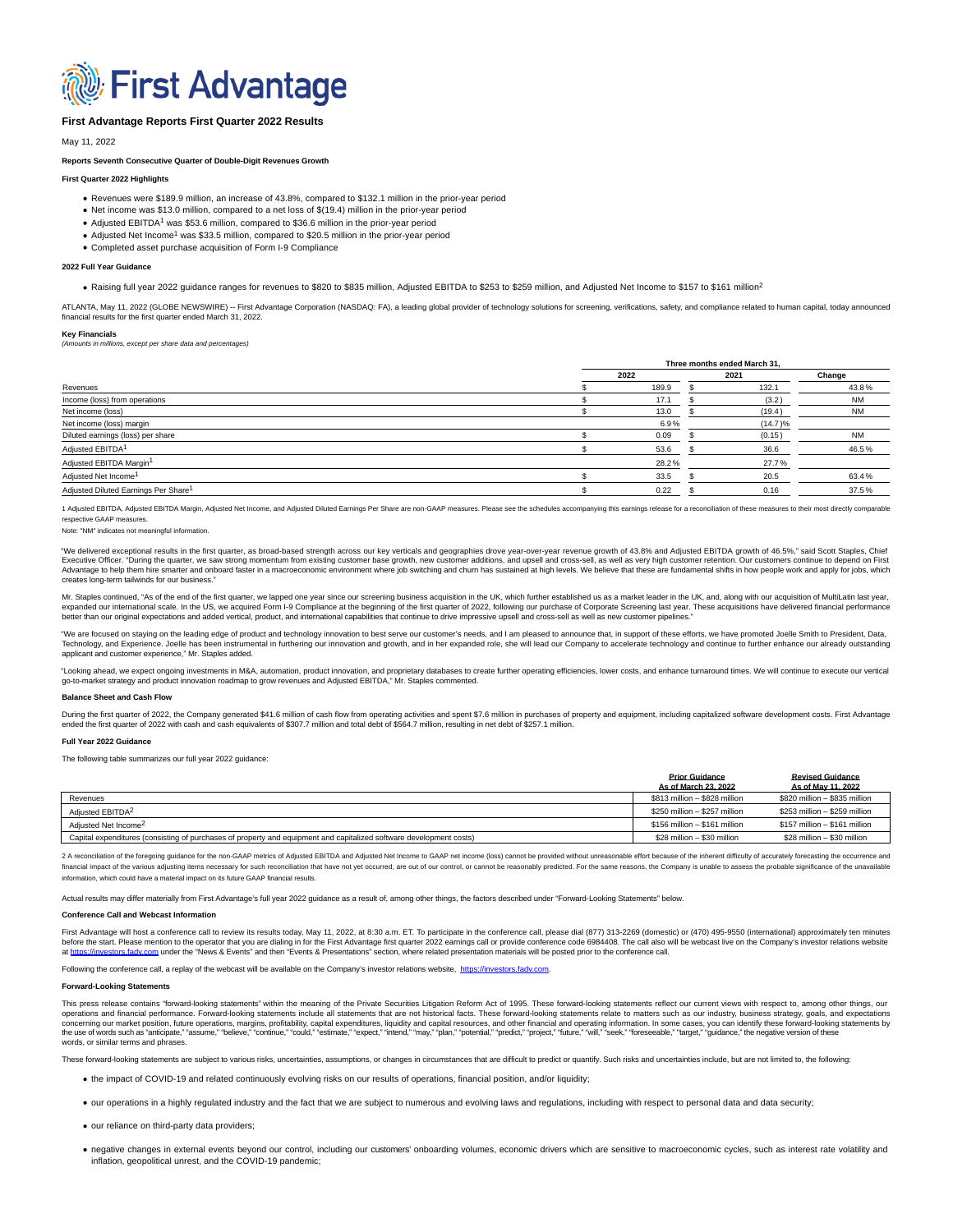- potential harm to our business, brand, and reputation as a result of security breaches, cyber-attacks, or the mishandling of personal data;
- the continued integration of our platforms and solutions with human resource providers such as applicant tracking systems and human capital management systems as well as our relationships with such human resource providers;
- disruptions, outages, or other errors with our technology and network infrastructure, including our data centers, servers, and third-party cloud and internet providers and our migration to the cloud;
- our ability to obtain, maintain, protect and enforce our intellectual property and other proprietary information;
- . our indebtedness could adversely affect our ability to raise additional capital to fund our operations, limit our ability to react to changes in the economy or our industry, and prevent us from meeting our obligations; and
- our Sponsor (Silver Lake Group, L.L.C., together with its affiliates, successors, and assignees) controls us and may have interests that conflict with ours or those of our stockholders.

For additional information on these and other factors that could cause First Advantage's actual results to differ materially from expected results, please see our Annual Report on Form 10-K for the year ended December 31, recommended and manufacture with the case of the contract of the contract of the contract of the contract of the contract of the contract of the contract of the contract of the contract of the contract of the contract of t required by law.

#### **Non-GAAP Financial Information**

This press release contains "pon-GAAP financial measures" that are financial measures that either exclude or include amounts that are not excluded or included in the most directly comparable measures calculated and present accordance with accounting principles generally accepted in the United States ("GAAP"). Specifically, we make use of the non-GAAP financial measures "Adjusted EBITDA," "Adjusted EBITDA Margin," "Adjusted Net Income," and " Diluted Earnings Per Share."

Adjusted EBITDA, Adjusted EBITDA Margin, Adjusted Net Income, and Adjusted Diluted Earnings Per Share have been presented in this press release as supplemental measures of financial performance that are not required by or regarding capital structure, the tax jurisdictions in which we operate, and capital investments. Management uses Adjusted EBITDA, Adjusted EBITDA Margin, Adjusted Net Income, and Adjusted Diluted Earnings Per Share to supp peer companies using similar measures. Management supplements GAAP results with non-GAAP financial measures to provide a more complete understanding of the factors and trends affecting the business than GAAP results alone.

Adjusted EBITDA, Adjusted EBITDA Margin, Adjusted Net Income, and Adjusted Diluted Earnings Per Share are not recognized terms under GAAP and should not be considered as an alternative to net income (loss) as a measure of performance or cash provided by (used in) operating activities as a measure of liquidity, or any other performance measure derived in accordance with GAAP. The presentations of these measures have limitations as analytical titled measures of other companies and can differ significantly from company to company.

We define Adjusted EBITDA as net income before interest, taxes, depreciation, and amortization, and as further adjusted for loss on extinguishment of debt, share-based compensation, transaction and acquisition-related char and restructuring charges, and other non-cash charges. We define Adjusted EBITDA Margin as Adjusted EBITDA divided by total revenues. We define Adjusted Net Income for a particular period as net income before taxes adjust most directly comparable GAAP measures, see the reconciliations included at the end of this press release. Numerical figures included in the reconciliations included in the reconciliations have been subject to rounding adj totals in various tables may not be arithmetic aggregations of the figures that precede them.

#### **About First Advantage**

First Advantage (NASDAQ: FA) is a leading global provider of technology solutions for screening, verifications, safety, and compliance related to human capital. The Company delivers innovative solutions and insights that h about First Advantage, visit the Company's website at https://fadv.com/.

#### **Contacts**

**Investors:** Stephanie D. Gorman Vice President, Investor Relations Investors@fadv.com (888) 314-9761

#### **Condensed Financial Statements**

#### **First Advantage Corporation Condensed Consolidated Balance Sheets** (Unaudited)

| (in thousands, except share and per share amounts)                                                                                                                                       |     | March 31, 2022         |          | December 31, 2021      |
|------------------------------------------------------------------------------------------------------------------------------------------------------------------------------------------|-----|------------------------|----------|------------------------|
| <b>ASSETS</b>                                                                                                                                                                            |     |                        |          |                        |
| <b>CURRENT ASSETS</b>                                                                                                                                                                    |     |                        |          |                        |
| Cash and cash equivalents                                                                                                                                                                | \$  | 307,671                | <b>S</b> | 292,642                |
| Restricted cash                                                                                                                                                                          |     | 248                    |          | 148                    |
| Short-term investments                                                                                                                                                                   |     | 927                    |          | 941                    |
| Accounts receivable (net of allowance for doubtful accounts of \$1,087 and \$1,258 at March 31, 2022 and December 31, 2021, respectively)                                                |     | 148,163                |          | 155,772                |
| Prepaid expenses and other current assets                                                                                                                                                |     | 19,089                 |          | 14,365                 |
| Income tax receivable                                                                                                                                                                    |     | 1,572                  |          | 2,292                  |
| Total current assets                                                                                                                                                                     |     | 477,670                |          | 466,160                |
| Property and equipment, net                                                                                                                                                              |     | 146,392                |          | 154,309                |
| Goodwill                                                                                                                                                                                 |     | 802,675                |          | 793,892                |
| Trade name, net                                                                                                                                                                          |     | 77,641                 |          | 79,585                 |
| Customer lists, net                                                                                                                                                                      |     | 375,428                |          | 384,766                |
| Deferred tax asset, net                                                                                                                                                                  |     | 1,604                  |          | 1,413                  |
| Other assets                                                                                                                                                                             |     | 21,921                 |          | 6.456                  |
| <b>TOTAL ASSETS</b>                                                                                                                                                                      | \$. | 1,903,331              | \$       | 1,886,581              |
| <b>LIABILITIES AND EQUITY</b>                                                                                                                                                            |     |                        |          |                        |
| <b>CURRENT LIABILITIES</b>                                                                                                                                                               |     |                        |          |                        |
| Accounts payable                                                                                                                                                                         | \$  | 51,450                 | \$       | 53,977                 |
| Accrued compensation                                                                                                                                                                     |     | 20,709                 |          | 30,054                 |
| <b>Accrued liabilities</b>                                                                                                                                                               |     | 17,985                 |          | 21,829                 |
| Current portion of operating lease liability                                                                                                                                             |     | 6,253                  |          |                        |
| Income tax payable                                                                                                                                                                       |     | 3,300                  |          | 2,573                  |
| Deferred revenues                                                                                                                                                                        |     | 725                    |          | 873                    |
| Total current liabilities                                                                                                                                                                |     | 100,422                |          | 109,306                |
| Long-term debt (net of deferred financing costs of \$9,434 and \$9,879 at March 31, 2022 and December 31, 2021, respectively)                                                            |     | 555,290                |          | 554,845                |
| Deferred tax liability, net                                                                                                                                                              |     | 86.490                 |          | 84,653                 |
| Operating lease liability, less current portion                                                                                                                                          |     | 11,583                 |          |                        |
| Other liabilities                                                                                                                                                                        |     | 3,406                  |          | 5,539                  |
| <b>Total liabilities</b>                                                                                                                                                                 |     | 757,191                |          | 754,343                |
| <b>EQUITY</b>                                                                                                                                                                            |     |                        |          |                        |
| Common stock - \$0.001 par value; 1,000,000,000 shares authorized, 152,982,128 and 152,901,040 shares issued and outstanding as of March 31, 2022 and<br>December 31, 2021, respectively |     | 153                    |          | 153                    |
|                                                                                                                                                                                          |     |                        |          |                        |
| Additional paid-in-capital<br>Accumulated deficit                                                                                                                                        |     | 1,167,569<br>(18, 428) |          | 1,165,163<br>(31, 441) |
|                                                                                                                                                                                          |     | (3, 154)               |          | (1,637)                |
| Accumulated other comprehensive (loss)                                                                                                                                                   |     |                        |          |                        |
| Total equity                                                                                                                                                                             |     | 1,146,140              |          | 1,132,238              |
| TOTAL LIABILITIES AND EQUITY                                                                                                                                                             |     | 1,903,331              | S        | 1,886,581              |
|                                                                                                                                                                                          |     |                        |          |                        |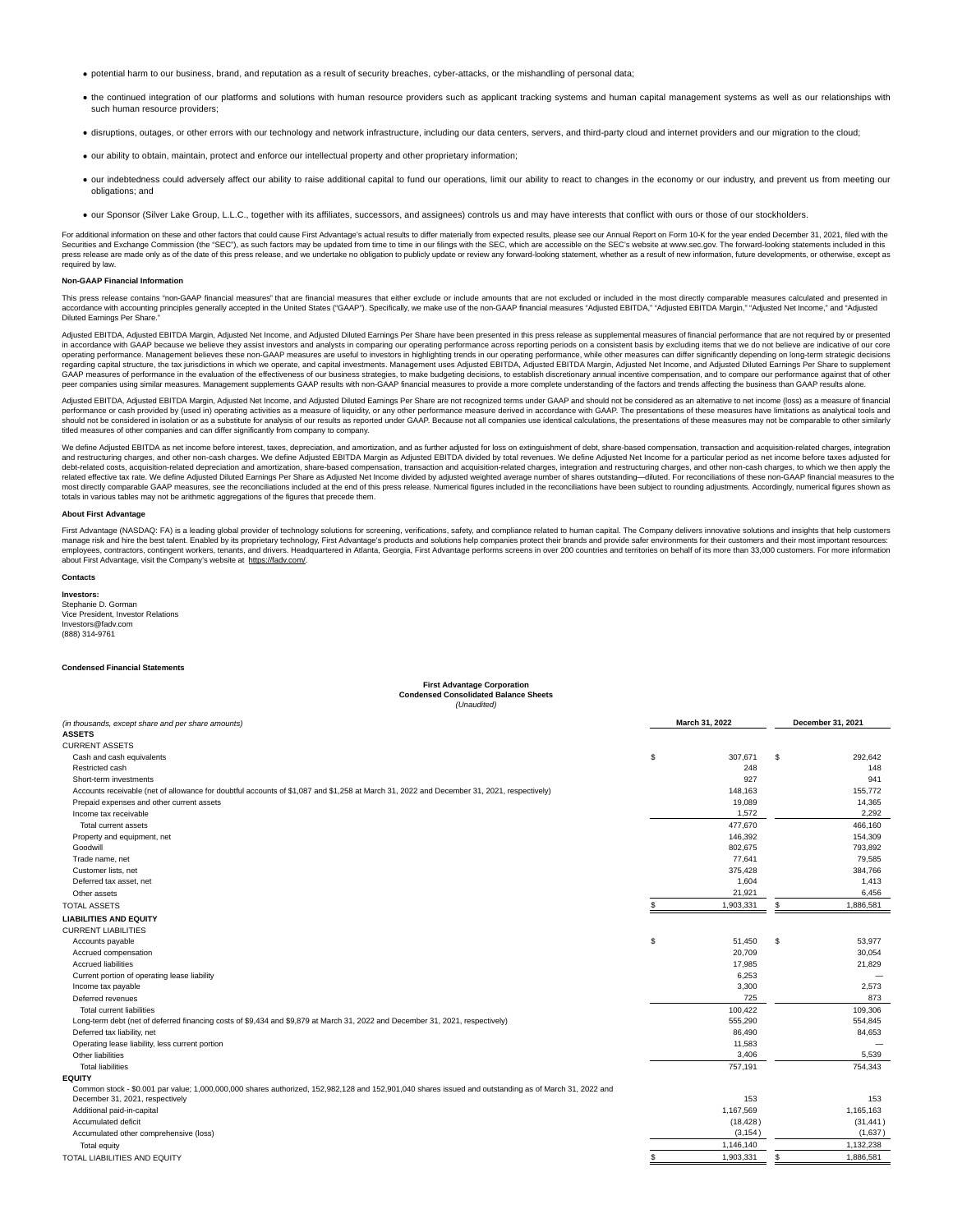**First Advantage Corporation Condensed Consolidated Statements of Operations and Comprehensive Income** (Unaudited)

(in thousands, except share and per share amounts) **Three Months Ended March 31, 2022 Three Months Ended March 31, 2021 REVENUES** \$ 189,881 \$ 132,070 OPERATING EXPENSES: Cost of services (exclusive of depreciation and amortization below) 65,945<br>
Product and technology expense the product and amortization below) 65,945<br>
Product and technology expense the product and technology expense to th Product and technology expense Selling, general, and administrative expense 23,978 23,978<br>
29,545 23,978 23,978 23,978 23,978 23,978 23,978 23,978 23,978 23,978 23,000 2011 Depreciation and amortization 34,034 34,763 Total operating expenses the second operating expenses the second operating expenses the second operating expenses the second operations of the second operations of the second operations of the second operations of the sec OTHER (INCOME) EXPENSE : Interest (income) expense, net (850 ) 6,717 Loss on extinguishment of debt **13,938**<br>
Total other (income) expense **13,938** Production and the control of the control of the control of the control of the control of the control of the control of the control of the cont Total other (income) expense (850 ) 20,655 INCOME (LOSS) BEFORE PROVISION FOR INCOME TAXES 17,948 (23,824 ) Provision (benefit) for income taxes (4,435 )<br>NET INCOME (LOSS) (4,435 ) (4,435 ) (4,435 ) (4,435 ) (4,435 ) **NET INCOME (LOSS)** \$ 13,013 \$ (19,389 ) Foreign currency translation (loss) income 2,760<br> **COMPREHENSIVE INCOME** (16,629) **COMPREHENSIVE INCOME S NET INCOME (LOSS)** \$ 13,013 \$ (19,389 ) Basic net income (loss) per share (loss) per share (0.15) (0.15 ) (0.15 ) (0.15 ) (0.15 ) (0.15 ) (0.15 ) (0.15<br>Diluted net income (loss) per share (0.09 \$ (0.15 ) (0.15 ) (0.15 ) (0.15 ) (0.15 ) (0.15 ) (0.15 ) (0.15 ) (0 Diluted net income (loss) per share (loss) per share (0.15 (0.15 )<br>Weighted average number of shares outstanding - basic **the energy of the control of the control of the control of the control of the control of the control** Weighted average number of shares outstanding - basic and the state of shares outstanding - basic and the state of shares outstanding - basic 150,000,000 150,000,000 130,000,000 150,000,000 150,000,000 150,000,000 150,000, Weighted average number of shares outstanding - diluted

## **First Advantage Corporation**<br>Condensed Consolidated Statements of Cash Flows<br>(Unaudited)

|                                                                                          | <b>Three Months</b><br>Ended<br>March 31, 2022 |                          |    | <b>Three Months</b><br>Ended<br>March 31, 2021 |  |
|------------------------------------------------------------------------------------------|------------------------------------------------|--------------------------|----|------------------------------------------------|--|
| (in thousands)<br>CASH FLOWS FROM OPERATING ACTIVITIES                                   |                                                |                          |    |                                                |  |
| Net income (loss)                                                                        | \$                                             | 13,013                   | S  | (19, 389)                                      |  |
| Adjustments to reconcile net income (loss) to net cash provided by operating activities: |                                                |                          |    |                                                |  |
| Depreciation and amortization                                                            |                                                | 34,034                   |    | 34,763                                         |  |
| Loss on extinguishment of debt                                                           |                                                |                          |    | 13,938                                         |  |
| Amortization of deferred financing costs                                                 |                                                | 445                      |    | 704                                            |  |
| Bad debt (recovery)                                                                      |                                                | (184)                    |    | (173)                                          |  |
| Deferred taxes                                                                           |                                                | 1,698                    |    | (6, 304)                                       |  |
| Share-based compensation                                                                 |                                                | 1,859                    |    | 562                                            |  |
| (Gain) on foreign currency exchange rates                                                |                                                | (411)                    |    | (96)                                           |  |
| Loss on disposal of fixed assets                                                         |                                                | 163                      |    | $\overline{1}$                                 |  |
| Change in fair value of interest rate swaps                                              |                                                | (5,260)                  |    | (1,032)                                        |  |
| Changes in operating assets and liabilities:                                             |                                                |                          |    |                                                |  |
| Accounts receivable                                                                      |                                                | 8,862                    |    | 6,963                                          |  |
| Prepaid expenses and other assets                                                        |                                                | 1,151                    |    | (6, 161)                                       |  |
| Accounts payable                                                                         |                                                | (1, 329)                 |    | (8,087)                                        |  |
| Accrued compensation and accrued liabilities                                             |                                                | (13,215)                 |    | 5,579                                          |  |
| Deferred revenues                                                                        |                                                | (254)                    |    | 31                                             |  |
| Operating lease liabilities                                                              |                                                | (405)                    |    |                                                |  |
| Other liabilities                                                                        |                                                | (26)                     |    | 363                                            |  |
|                                                                                          |                                                | 1,442                    |    | 2,051                                          |  |
| Income taxes receivable and payable, net                                                 |                                                |                          |    |                                                |  |
| Net cash provided by operating activities                                                |                                                | 41,583                   |    | 23,713                                         |  |
| <b>CASH FLOWS FROM INVESTING ACTIVITIES</b>                                              |                                                |                          |    |                                                |  |
| Changes in short-term investments                                                        |                                                |                          |    | 440                                            |  |
| Acquisitions of businesses, net of cash acquired                                         |                                                | (18,920)                 |    | (7,588)                                        |  |
| Purchases of property and equipment                                                      |                                                | (2,909)                  |    | (1, 443)                                       |  |
| Capitalized software development costs                                                   |                                                | (4,643)                  |    | (3,536)                                        |  |
| Net cash used in investing activities                                                    |                                                | (26, 472)                |    | (12, 127)                                      |  |
| <b>CASH FLOWS FROM FINANCING ACTIVITIES</b>                                              |                                                |                          |    |                                                |  |
| Borrowings from Successor First Lien Credit Facility                                     |                                                |                          |    | 261,413                                        |  |
| Repayments of Successor First Lien Credit Facility                                       |                                                |                          |    | (163, 875)                                     |  |
| Repayment of Successor Second Lien Credit Facility                                       |                                                |                          |    | (146, 584)                                     |  |
| Payments of debt issuance costs                                                          |                                                | $\overline{\phantom{0}}$ |    | (1,257)                                        |  |
| Payments on capital and finance lease obligations                                        |                                                | (238)                    |    | (459)                                          |  |
| Payments on deferred purchase agreements                                                 |                                                | (349)                    |    | $\overline{\phantom{0}}$                       |  |
| Proceeds from stock option exercises                                                     |                                                | 547                      |    | $\overline{\phantom{0}}$                       |  |
| Net cash used in financing activities                                                    |                                                | (40)                     |    | (50, 762)                                      |  |
| Effect of exchange rate on cash, cash equivalents, and restricted cash                   |                                                | 58                       |    | (310)                                          |  |
| Increase (decrease) in cash, cash equivalents, and restricted cash                       |                                                | 15,129                   |    | (39, 486)                                      |  |
| Cash, cash equivalents, and restricted cash at beginning of period                       |                                                | 292,790                  |    | 152,970                                        |  |
| Cash, cash equivalents, and restricted cash at end of period                             | S.                                             | 307,919                  | \$ | 113,484                                        |  |
| SUPPLEMENTAL DISCLOSURES OF CASH FLOW INFORMATION:                                       |                                                |                          |    |                                                |  |
| Cash paid for income taxes, net of refunds received                                      | \$                                             | 1,713                    | \$ | 298                                            |  |
| Cash paid for interest                                                                   | \$                                             | 4.774                    | \$ | 7,153                                          |  |
| NON-CASH INVESTING AND FINANCING ACTIVITIES:                                             |                                                |                          |    |                                                |  |
| Non-cash property and equipment additions                                                | S                                              | 206                      | S  | 295                                            |  |
|                                                                                          |                                                |                          |    |                                                |  |

#### (in thousands, except percentages)<br>Net income (loss) **Three Months Ended March 31, 2022 Three Months Ended March 31, 2021** (19,389) Net income (loss) \$ 13,013 \$ (19,389 ) Interest (income) expense, net (850 ) 6,717

**Reconciliation of Consolidated Non-GAAP Financial Measures**